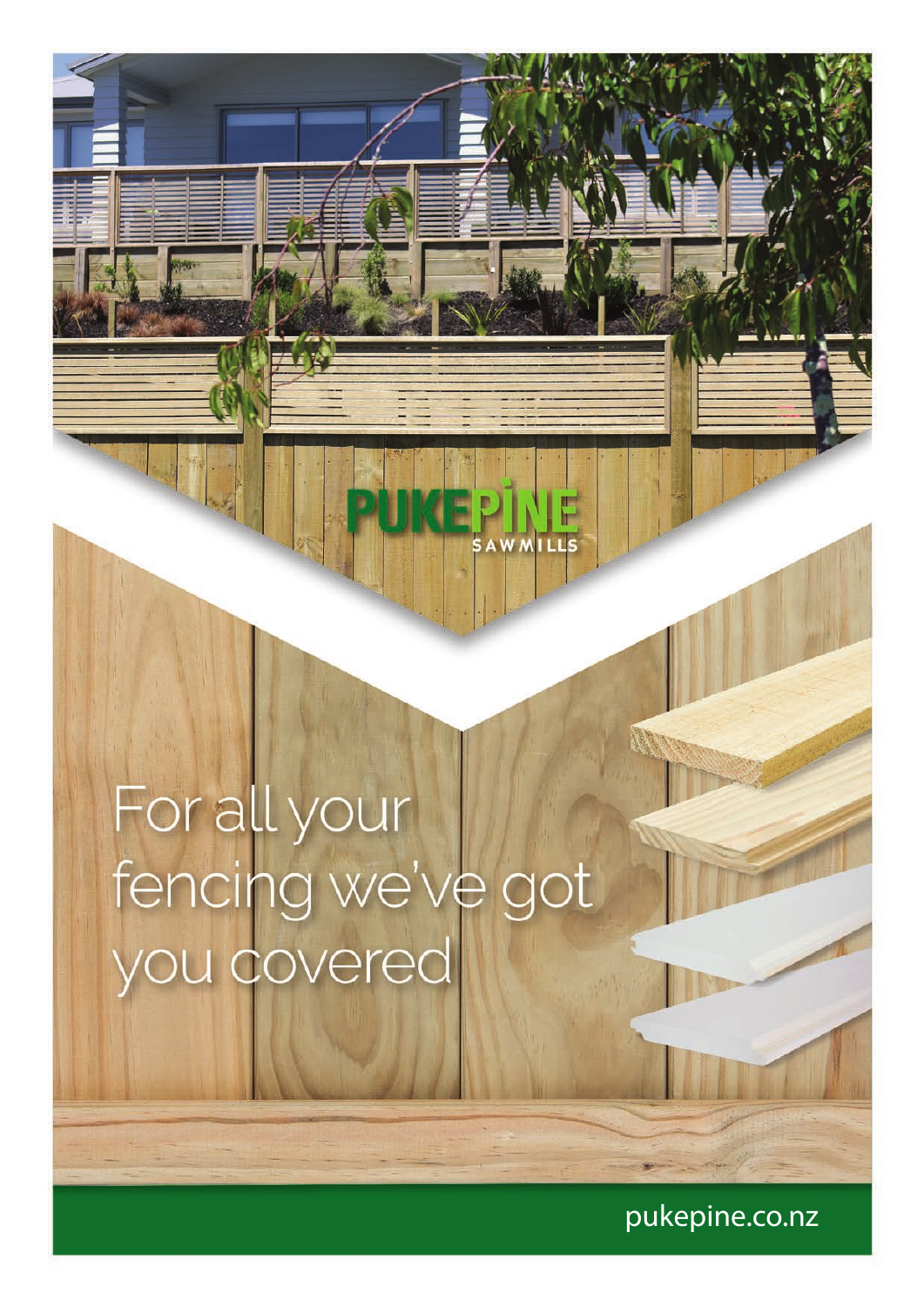## **Primewood fencing helps turn your outdoor dreams into reality.**

Many homeowners appreciate the classic look and feel of traditional painted wood fence. Primewood fences add that traditional touch to a home, as well as providing privacy and security.

A solid privacy fence using the Shiplap or TGV profiles will add an extra touch of solitude to a home. This type of fence can also protect against harsh winds and distracting street noise.

Primewood machine finished palings represent a quality fencing option, they still have a classic, traditional appearance but they have a contemporary, smoother finish. The Primewood fencing range offer durability by combining a robust specification with quality materials that are supplied treated and primed ready for installation.

Posts and post capping are not part of the Primewood fencing solution and need to be purchased separately. However we recommend 90 x 90 or 112 x 112 H5 gauged posts to complete the premium look of your fence.

#### PRIMEWOOD FENCING - ALL COMPONENTS FJ H3.1 PREPRIMED

| <b>Description</b>               | Size (mm)       |
|----------------------------------|-----------------|
| Primewood Tongue & Groove Paling | 140 x 18 x 1800 |
| Primewood Shiplap Paling         | 140 x 18 x 1800 |
| Primewood Top Rail               | 90 X 42 X 5400  |
| Primewood Middle Rail            | 90 x 38 x 5400  |
| <b>Primewood Bottom Rail</b>     | 90 X 42 X 5400  |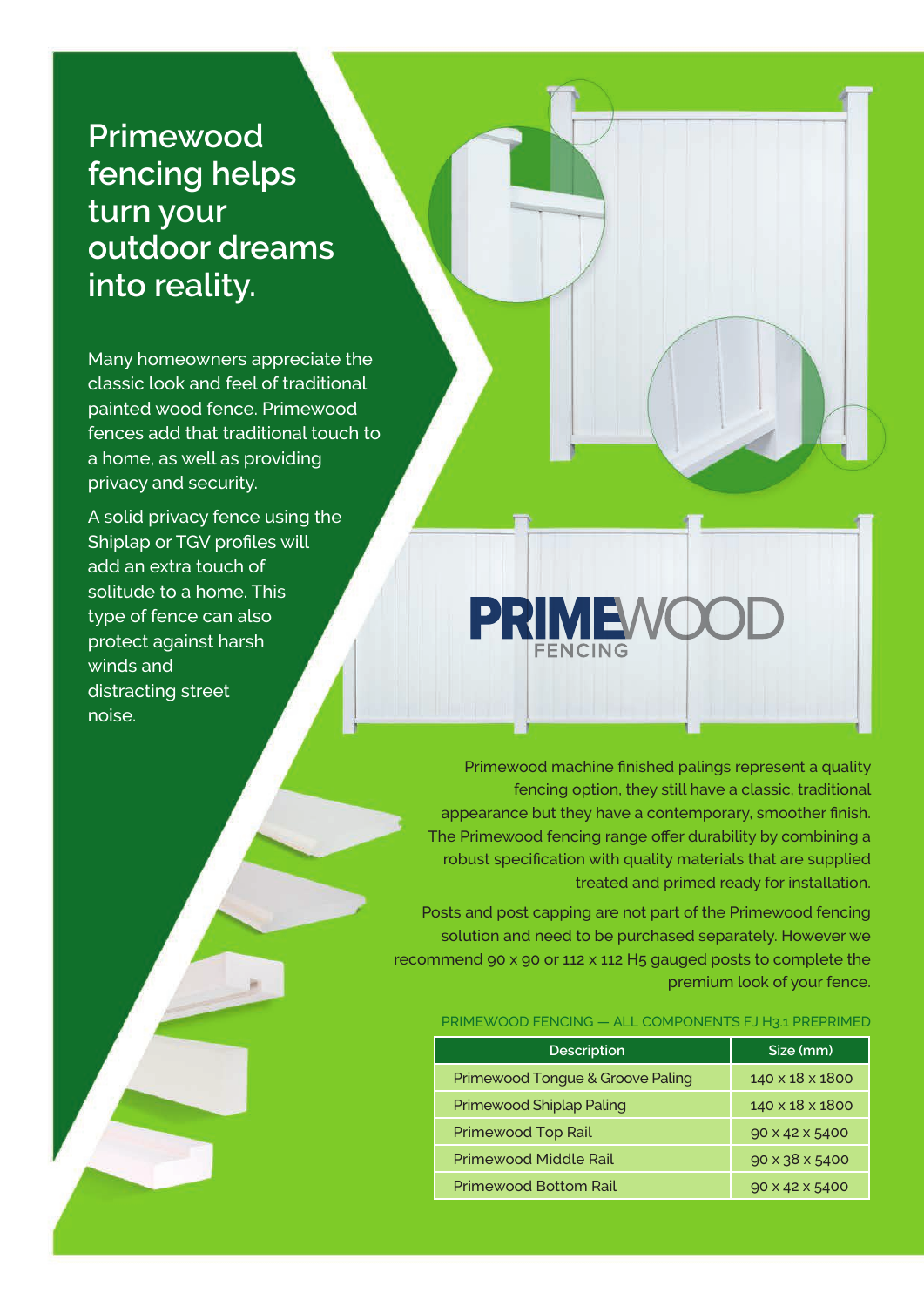### **Complimenting our Primewood Fencing we also supply...**

New Zealand's traditional rough sawn 25mm fence palings. Ideally uses as a straight forward solution to complete the look of your landscaping, securing your property or just define your boundary.

#### ROUGH SAWN PALINGS & RAILS H3.2

| <b>Description</b>       | Size (mm)       |
|--------------------------|-----------------|
| Rough Sawn Paling        | 150 X 25 X 1200 |
| Rough Sawn Paling        | 150 X 25 X 1500 |
| <b>Rough Sawn Paling</b> | 150 x 25 x 1800 |
| <b>Rough Sawn Paling</b> | 150 X 25 X 2100 |
| Rough Sawn Paling        | 150 x 25 x 2400 |
| Rough Sawn Rail          | 100 x 50 x 4800 |







H3.2 treated for the outdoors, they can be used to enhance your property, quickly adding something unique.

Our natural timber palings can be stained or left to weather naturally over time.

#### PREMIUM FENCING PALINGS H3.2

| <b>Description</b>     | Size (mm)                   |
|------------------------|-----------------------------|
| Premium Shiplap Paling | $150 \times 25 \times 1800$ |